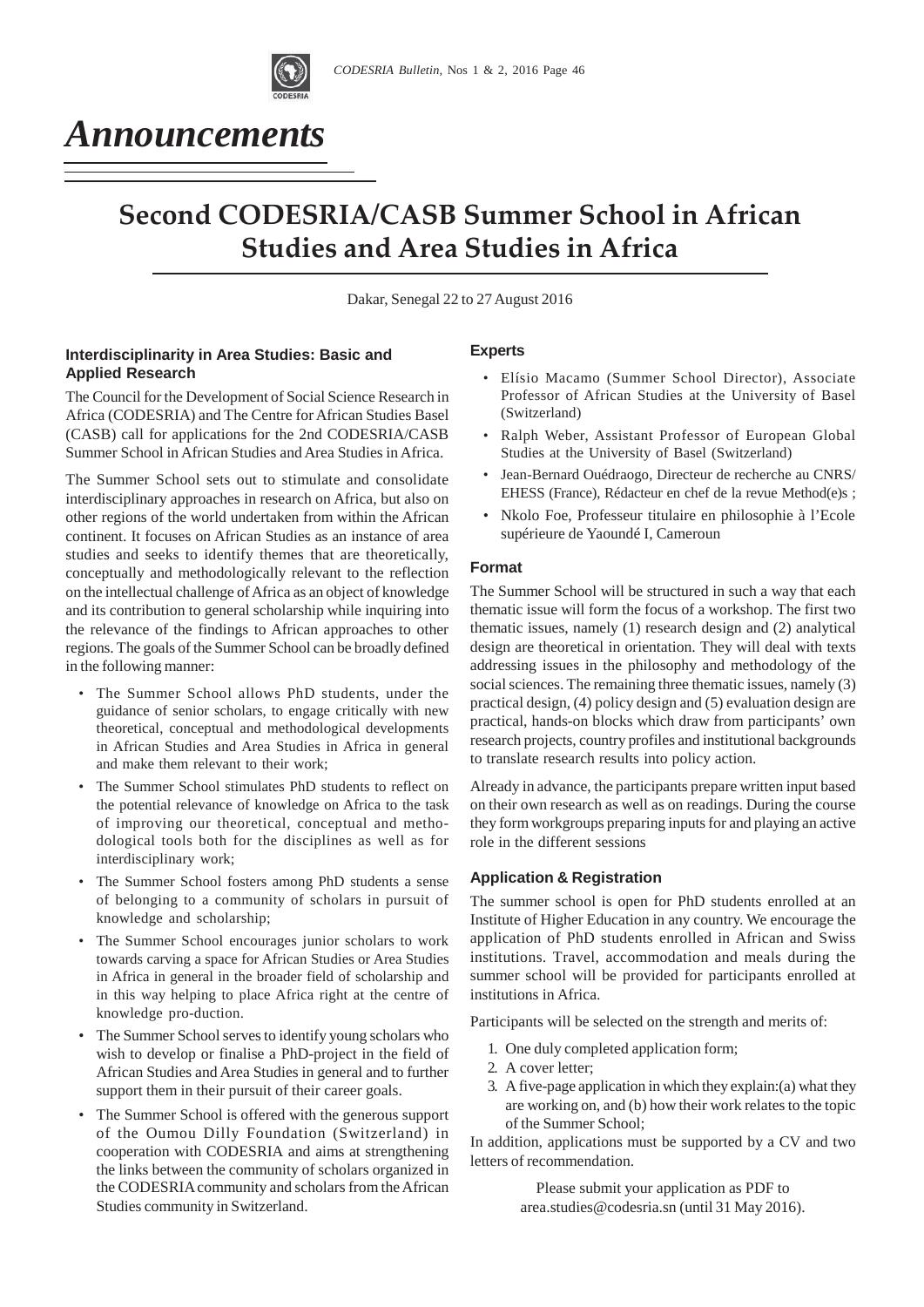## **2016 Child and Youth Institute: African Futures** and the Futures of Childhood in Africa

Dakar, 17 – 28 October, 2016

The Council for the Development of Social Science Research in Africa (CODESRIA) is pleased to announce its 2016 Child and Youth Institute that will be held for two (2) weeks, from 17 to 28 October 2016. The institute is one of the components of the Child and Youth Studies Programme and is aimed at strengthening the analytic capacities of young African researchers on issues affecting children and youth in Africa and elsewhere in the world. The institute is designed as an annual interdisciplinary forum in which participants can reflect together on a specific aspect of the conditions of children and youth, especially in Africa.

### **Objectives**

The main objectives of the Child and Youth Institute are to:

- 1. Encourage the sharing of experiences among researchers, civil society activists and policy makers from different disciplines, methodological and conceptual orientations and geographical/linguistic areas;
- 2. Promote and enhance a culture of democratic values that allows to effectively identify issues facing children and youth on the African continent; and
- 3. Foster the participation of scholars and researchers in discussions and debates on the processes of child and youth development in Africa.

#### **African Futures and the Futures of Childhood in Africa**

The theme of 2016 child and youth institute is "African futures and the futures of childhood in Africa", and explores the interface between the future aspirations of children and versions of African futures in order to develop insights into how children are both living embodiments and prospective agents of social transformation in African societies.

## **Laureates**

Applicants should be PhD candidates or scholars in their early career with a proven capacity to conduct research on the theme of the Institute. Intellectuals active in the policy process and/or social movements and civil society organizations are also encouraged to apply. The number of places offered by CODESRIA at each session is limited to ten (10). Non-African scholars who are able to raise funds for their participation may also apply for a limited number of places.

#### **Application for resource persons**

Applications for the position of resource person should include:

- 1. An application letter;
- 2. A curriculum vitae;
- 3. Two (2) published papers;
- 4. A proposal of not more than five (5) pages in length, outlining the issues to be covered in their three (3) proposed lectures, including one on methodological issues;

#### **Applications for laureates**

Applications for the position of laureate should include:

- 1. One duly completed application form in word format;
- 2. An application letter;
- 3. A letter indicating institutional or organizational affiliation;
- 4. A curriculum vitae;
- 5. A research proposal not more than ten (10) pages including a descriptive analysis of the work the applicant intends to undertake, an outline of the theoretical interest of the topic chosen by the applicant, the relationship of the topic to the problematic and concerns of the theme of the 2016 Child and Youth Institute ;
- 6. Two (2) reference letters from scholars or researchers known for their competence and expertise in the candidate's research area (geographic and disciplinary), including their names, addresses, telephone numbers and email addresses;
- 7. A copy of the passport.

#### **Submission of Applications**

All applications should be sent electronically to: child.institute@codesria.sn.

For specific questions, please contact:

## **CODESRIA CHILD AND YOUTH INSTITUTE**

Tel.: (221) 33 825 98 21/22/23

Email: child.institute@codesria.sn

**Deadline for the submission of applications 15 July 2016**